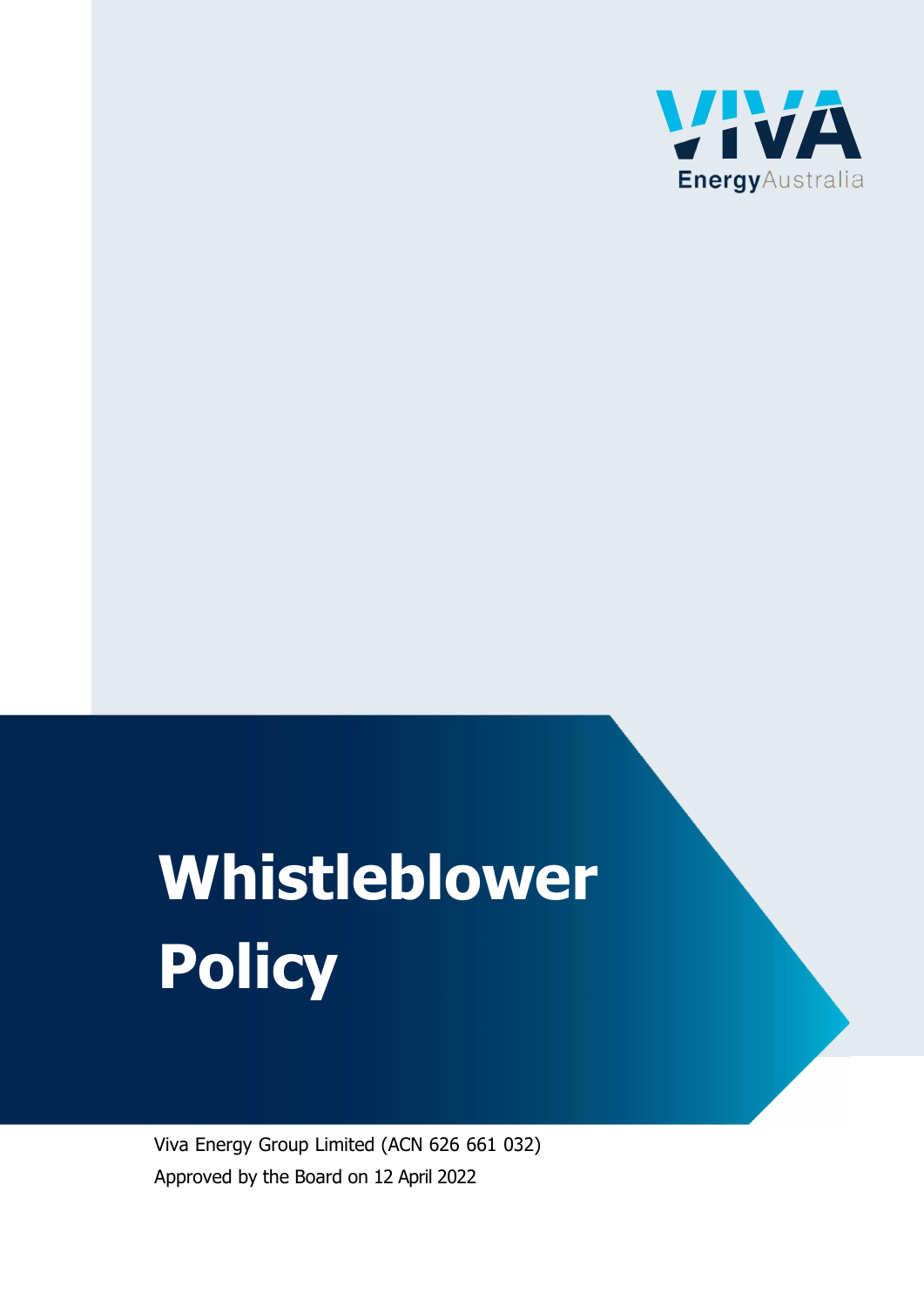# 1. VIVA ENERGY'S COMMITMENT

This Policy documents the commitment of Viva Energy to the highest standards of conduct and ethical behaviour in all of its business activities, and to promoting and supporting a culture of honest and ethical behaviour, corporate compliance and good corporate governance, including maintaining an open working environment in which Staff Members observe high standards of business and personal ethics in the conduct of their duties and responsibilities.

The purpose of this Policy is to encourage all Eligible Persons to raise any concerns and report instances of illegal, fraudulent, unethical or socially irresponsible conduct, where there are reasonable grounds to suspect such conduct, without fear of intimidation, disadvantage or reprisal.

Annexure A contains a glossary of defined terms used throughout this Policy. Annexure B describes protections for whistleblowers who disclose information concerning alleged misconduct or an improper state of affairs or circumstances in relation to Viva Energy in accordance with the regime under the Corporations Act 2001 (Cth) (Corporations Act).

# 2. SCOPE

Viva Energy's Code of Conduct requires all Staff Members and representatives of Viva Energy to practice honesty and integrity in fulfilling their responsibilities and to comply with all applicable laws and regulations.

This Policy details the rights of Eligible Persons to disclose information, which the Eligible Person has reasonable grounds to suspect indicates that Viva Energy or a Staff Member has engaged in Improper Conduct, confidentially, anonymously and without the fear of reprisal or Detrimental Action. An Eligible Person may qualify for protection under this Policy even if the disclosure turns out to be incorrect, however disclosures that do not relate to Improper Conduct are not covered by this Policy because they do not qualify for protection under the Corporations Act or the Taxation Administration Act 1953 (Cth) (where applicable). Such disclosures may be protected under other legislation, such as the Fair Work Act 2009 (Cth).

Improper Conduct includes:

- (a) a breach of the Code of Conduct or other policies of Viva Energy;
- (b) other unethical or improper conduct;
- (c) financial malpractice, impropriety, fraud or dishonest or corrupt activity, including bribery or other activity in breach of the Viva Energy Anti-bribery and Corruption Policy;
- (d) contravention or suspected contravention of legal or regulatory provisions (including illegal activity such as theft, drug sale or use, violence, harassment or intimidation, criminal damage to property or other breaches of state or federal law);
- (e) conduct which involves any other kind of misconduct, or concerns an improper state of affairs or circumstances. This could include:
	- (i) auditing non-disclosure or manipulation of any audit processes;
	- (ii) conduct which is potentially damaging to Viva Energy, Staff Members or a third party, such as unsafe work practices, environmental damage, health risks or abuse of Viva Energy's property or resources;
	- (iii) conduct which amounts to an abuse of authority;
	- (iv) conduct which may cause financial loss to Viva Energy or damage its reputation or be otherwise detrimental to Viva Energy's interests;
	- (v) conduct which involves harassment (including sexual harassment), discrimination, victimisation or bullying;
	- (vi) misconduct, or an improper state of affairs or circumstances, in relation to Viva Energy's tax affairs; or
	- (vii) any deliberate concealment relating to the above.

Improper Conduct does not require that there be a contravention of a particular law.

Improper Conduct does not include Personal Work-Related Grievances, such as an interpersonal conflict between the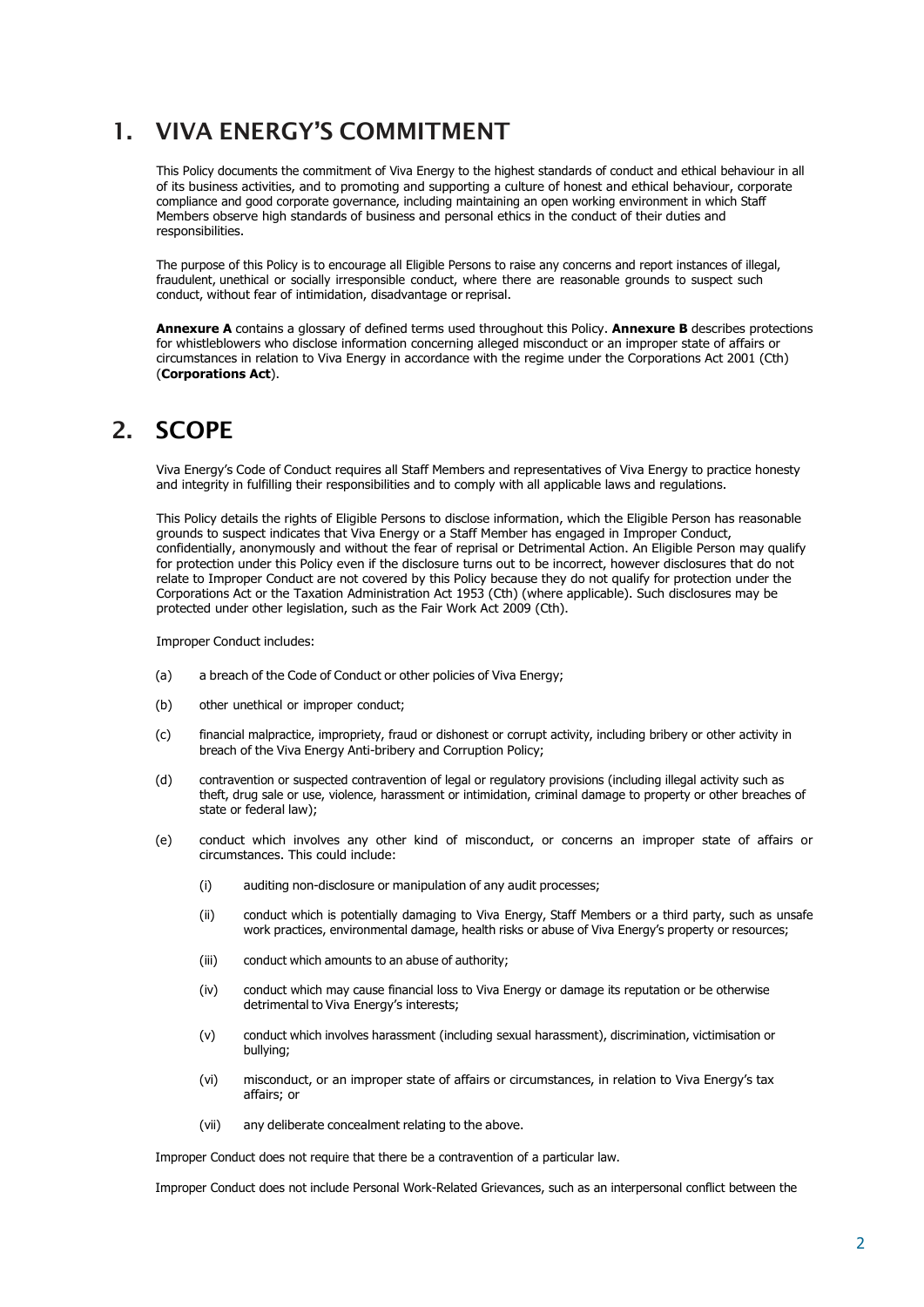discloser and another employee. However, Improper Conduct includes Reportable Personal Work-Related Grievances, and legitimate disclosures of any Improper Conduct (including Reportable Personal Work-Related Grievances) made under this Policy will have the protections afforded under this Policy. Also, any disclosure of information by an individual qualifies for protection under this Policy if the disclosure is made to a lawyer for the purpose of obtaining legal advice or legal representation in relation to the operation of this Policy or whistleblower laws.

# 3. GUIDELINES

#### 3.1 MAKING A DISCLOSURE

For an Eligible Person to be protected under this Policy and the Corporations Act (where applicable), an Eligible Person must have reasonable grounds to suspect the Improper Conduct and make the disclosure in one of the following ways.

An Eligible Person may report Improper Conduct directly to a Protected Disclosure Officer, which means each of:

- (a) the Chief Executive Officer;
- (b) the Chief Business Development and Sustainability Officer;
- (c) an Executive General Manager;
- (d) the General Manager People & Culture;
- (e) the Company Secretary, Director or an officer (as defined in the Corporations Act) of the Company;
- (f) the Head of Legal and Internal Audit; or
- (g) such other person who is nominated by the Board from time to time.

Protected Disclosure Officers may be contacted by phone (+61 3 8823 4444), email or post (Viva Energy Australia, GPO Box 872, Melbourne VIC 3001).

Alternatively, anyone who does not feel comfortable making disclosures to a Protected Disclosure Officer may contact Viva Energy's independent and confidential whistleblower service (the Viva Energy Stopline) at:

- phone  $-$  1300 30 45 50 (8am to 8pm (AEST) Monday to Friday);
- email vivaenergy@stopline.com.au;
- web vivaenergy.stoplinereport.com;
- fax Viva Energy Australia c/o Stopline +61 3 9882 4480; or
- post Viva Energy Australia c/o Stopline, PO Box 403, Diamond Creek VIC 3089

Where a disclosure is made via the Viva Energy Stopline, the details of the disclosure will be promptly provided to an appropriate Protected Disclosure Officer. Where an Eligible Person discloses their identity, the identity or information that is likely to lead to the identification of the Eligible Person will not be provided to the Protected Disclosure Officer without the Eligible Person's consent.

An Eligible Person who discloses Improper Conduct directly to either a Protected Disclosure Officer or the Viva Energy Stopline will qualify for protection under this Policy with respect to the disclosure.

If a potential discloser wishes to seek additional information before formally making a disclosure under this Policy (including in circumstances where the disclosure is made anonymously), you may contact any Protected Disclosure Officer or the Viva Energy Stopline; or, if you would like legal advice in relation to your rights or obligations under law you should seek advice from your own personal legal adviser. Eligible Persons will not be excluded from protections under this Policy as a result of their disclosure of any Improper Conduct to:

- (a) the Eligible Person's legal adviser for the purposes of obtaining legal advice or legal representation in relation to the operation of whistleblower laws;
- (b) where relevant, ASIC, APRA, the ATO or another Commonwealth body prescribed by regulation (refer to ASIC Information Sheet 239 How ASIC handles whistleblower reports (INFO 239));
- (c) to a registered tax agent or BAS agent of Viva Energy (if the disclosure relates to Viva Energy's tax affairs); or
- (d) to a journalist or parliamentarian only if the disclosure: (i) is in the Public Interest or the disclosure amounts to an Emergency Disclosure; and (ii) has been made to ASIC, APRA or a prescribed government / statutory body; and (iii) has been notified in writing to Viva Energy (no less than 90 days prior if the disclosure is in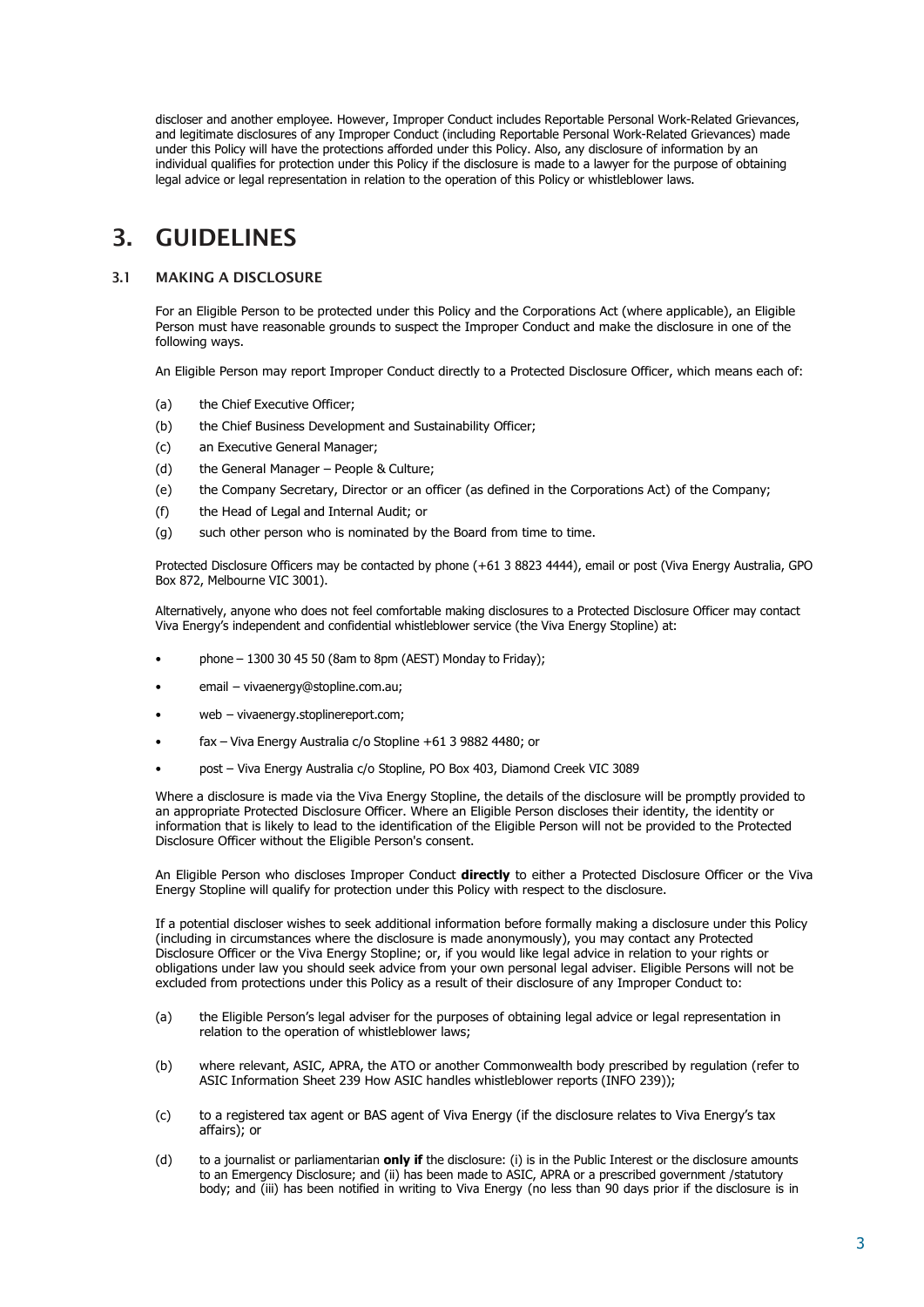the Public Interest rather than being an Emergency Disclosure). In accordance with ASIC RG 270, it is strongly recommended that before any person undertakes a public interest or emergency disclosure, such person first obtain their own independent legal advice as inadvertent disclosure to a journalist, parliamentarian or anyone who is not a Protected Disclosure Officer may have serious ramifications for both the individual making the disclosure and Viva Energy.

#### 3.2 WILL DISCLOSURES BE INVESTIGATED?

The Chief Business Development and Sustainability Officer (or a member of the Viva Energy legal team nominated by the Chief Business Development and Sustainability Officer) will assess whether a disclosure falls within the scope of this Policy.

Viva Energy will then consider whether it is appropriate and necessary to conduct an investigation of disclosures of Improper Conduct to which this Policy applies, and if so, will conduct an investigation as soon as possible after receipt of the disclosure. The investigation will be conducted in a timely, thorough, confidential, objective, fair and impartial manner, recognising the principles of natural justice, procedural fairness and best practice investigative techniques. Viva Energy's response to the disclosure may vary depending on the nature and content of the disclosure.

Where possible and appropriate, you will be provided with feedback regarding the investigation's outcome (subject to considerations of the privacy and confidentiality of those against whom allegations are made).

The General Manager – People & Culture, Chief Business Development and Sustainability Officer or Head of Legal and Internal Audit (as applicable) will be responsible for determining the scope of, and resources applied to, each investigation and may appoint a person to assist in the investigation of a disclosure, subject to confidentiality requirements.

#### 3.3 WHAT PROTECTION IS AVAILABLE?

Viva Energy is committed to confidentiality and fairness in all matters raised under this Policy.

#### (a) Protection against Detrimental Action

The protection of Eligible Persons who make disclosures under this Policy from Detrimental Action is of utmost importance. Viva Energy will ensure that such individuals will not be disadvantaged in their employment or dealings with Viva Energy.

Viva Energy prohibits all forms of Detrimental Action against an Eligible Person or any other person who is involved in the investigation of a disclosure to which this Policy applies (including those mentioned in a disclosure or who are the subject of a disclosure). Viva Energy will take all reasonable steps to protect you from Detrimental Action and such other measures as it considers appropriate in the event that you are found to be the subject of Detrimental Action. Such steps may include those measures set out in Annexure C.

Detrimental Action does not include administrative action that is reasonable to protect you from detriment. A discloser may seek independent legal advice or contact regulatory bodies, such as ASIC, APRA or the ATO (if the disclosure relates to Viva Energy's tax affairs), if they believe they have suffered detriment.

Any discloser who wishes to lodge a complaint that they have suffered detriment may do so by contacting any Protected Disclosure Officer or the Viva Energy Stopline. An investigation into this complaint shall be conducted as a separate matter by an officer who is not involved in dealing with disclosures or the investigation the subject matter of the complaint. The investigation findings will be provided to the Chief Business Development and Sustainability Officer, the Head of Legal and Internal Audit or General Manager – People and Culture (as appropriate).

Where Detrimental Action has been found to have occurred with respect to a discloser, the Chief Business Development and Sustainability Officer, the Head of Legal and Internal Audit or General Manager – People and Culture (as appropriate) shall arrange for an investigation of and shall address the detrimental conduct, such as by taking disciplinary action, or if deemed appropriate by Viva Energy, the discloser may be granted extended leave, or offered other opportunities or remedies.

No person who is the subject matter of the complaint, disclosure or investigation shall be involved in the investigation of, reporting of or management of the complaint or disclosure, or any determination of remedial or corrective measures with respect to the complaint or disclosure.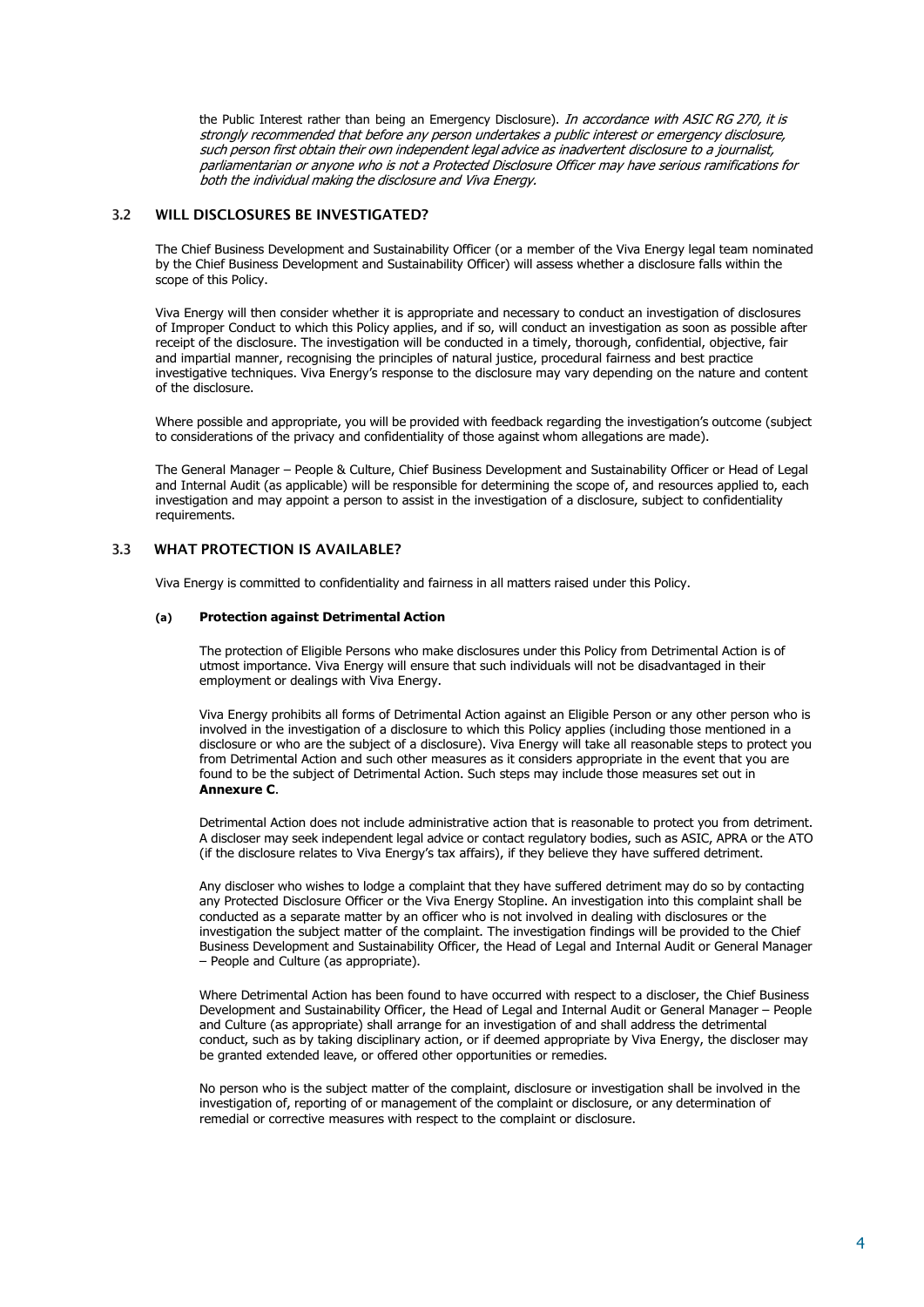#### (b) Protection of your identity and confidentiality

All information provided in a disclosure will be treated confidentially. A person may not directly or indirectly disclose the identity of a discloser or disclose information that is likely to lead to the identification of the discloser (unless an exception applies). If you make a disclosure, your identity (or any information which would be likely to identify you) will only be disclosed to a third party if:

- (a) you give your consent for that information to be shared; or
- (b) the disclosure is allowed or required by law (for example, disclosure to a lawyer for the purpose of obtaining legal advice relating to the operation of the whistleblower laws).

If it is reasonably necessary to share the information you disclose for the purposes of an investigation under this Policy, all reasonable steps will be taken to reduce the risk that you will be identified.

While Viva Energy encourages you to disclose your identity when making a disclosure (as it will make it easier for Viva Energy to investigate your disclosure) you may choose to remain anonymous (including while making a disclosure, over the course of any investigation, and after the investigation is finalised). You may also choose to communicate using an anonymised email and/or adopt a pseudonym for the purposes of making a disclosure. An Eligible Person is not required to identify themselves in order to qualify for protection under this Policy.

Confidentiality Measures as set out in Annexure D will be implemented to protect the identity and maintain confidentiality of disclosures by Eligible Persons made under this Policy. A discloser may lodge a complaint about a breach of confidentiality by contacting any Protected Disclosure Officer or the Viva Energy Stopline, or may lodge a complaint with a regulatory body, such as ASIC, APRA or the ATO (if the disclosure relates to Viva Energy's tax affairs).

#### (c) Protection of files and records

All files and records created from an investigation will be retained under strict control, and unauthorised release of information to someone not involved in the investigation (other than senior managers or directors who need to know to take appropriate action, or for corporate governance purposes) without the Eligible Person's consent will be a breach of this Policy.

Eligible Persons are assured that a release of information in breach of this Policy will be regarded as a serious matter.

#### (d) Fairness

A Staff Member who is subjected to Detrimental Action as a result of making a disclosure under this Policy should inform a Protected Disclosure Officer in accordance with Section 3.1 of this Policy.

Viva Energy may take disciplinary action against a Viva Energy employee who makes a report under this Policy that they know is not true.

#### (e) Compensation

An Eligible Person (or other person or employee) can seek compensation and other remedies from Viva Energy if that person is subjected to Detrimental Action by another person in connection with a disclosure and Viva Energy has failed to prevent such other person from engaging in that Detrimental Action. Viva Energy encourages disclosers to seek legal advice in this regard.

#### 3.4 WHO RECEIVES INFORMATION RELATING TO DISCLOSURES & HOW DISCLOSURES WILL BE INVESTIGATED

All disclosures made under this Policy (not including the identity of the Eligible Person or information likely to lead to their identification) are reported to some or all of the following as appropriate: the Chief Business Development and Sustainability Officer, the General Manager – People and Culture or Head of Legal and Internal Audit. Serious or material disclosures will be considered for immediate referral to the chair of the Company's Audit and Risk Committee and Board.

Upon receipt of a disclosure made to the Viva Energy Stopline or to a Protected Disclosure Officer, such disclosure shall be brought to the attention of some or all of the following as appropriate: the Chief Business Development and Sustainability Officer, the General Manager – People and Culture or Head of Legal and Internal Audit for assessment to determine whether: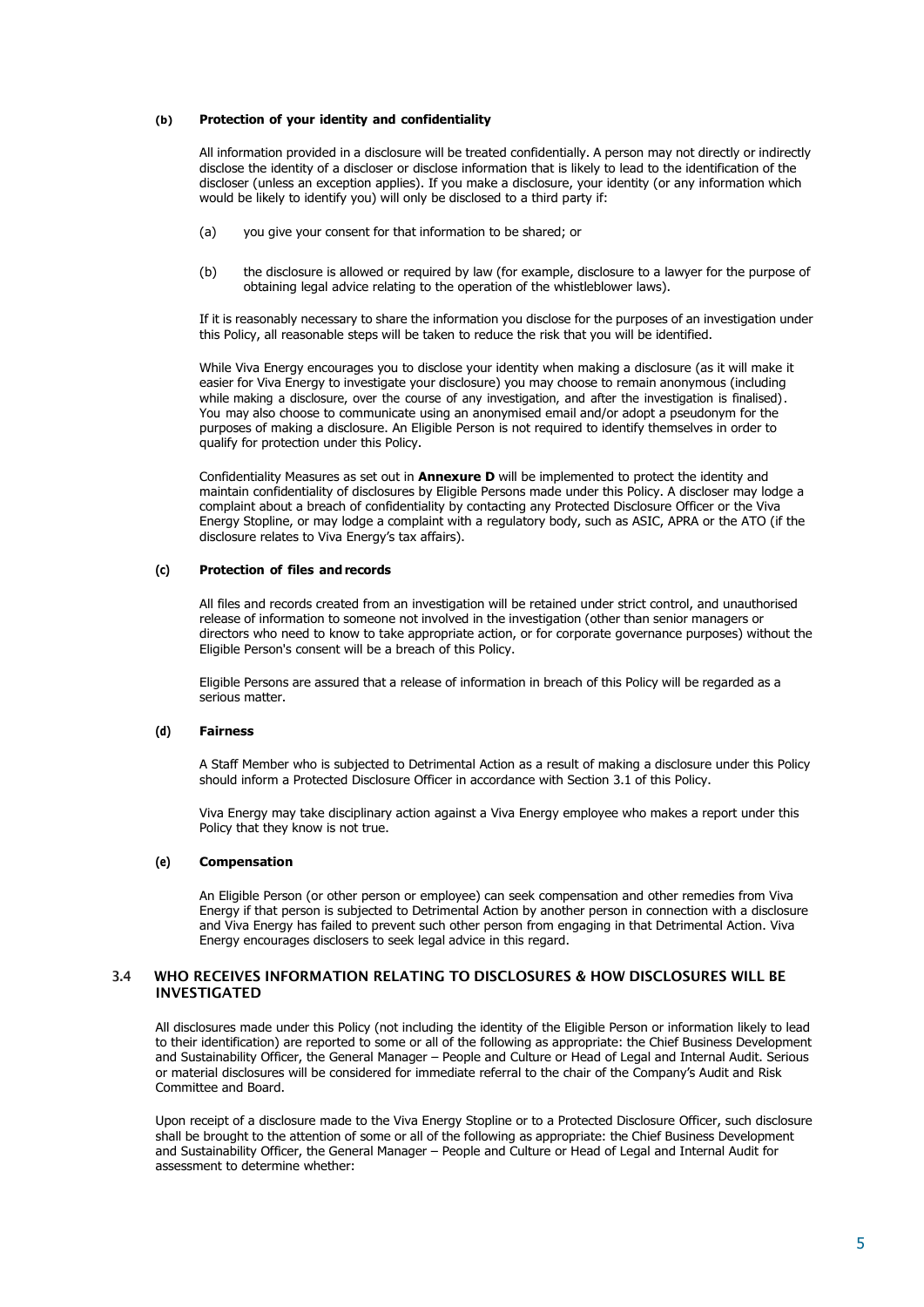- (a) it qualifies for protection under this Policy; and
- (b) a formal, in-depth investigation is required.

Viva Energy will use its best endeavours to conclude its assessment within 21 days of receipt of the disclosure. Timeframes will vary depending on the nature of the disclosure.

An investigation into a disclosure under this Policy is likely to require contacting the discloser for further information. If the discloser has not consented to be contacted or if their identity is not known this may impact on Viva Energy's ability to conduct its investigation and/or the findings of Viva Energy's investigation into the disclosure.

Furthermore, in certain circumstances, such as where ASIC, APRA, the ATO or the Australian Federal Police are involved, investigations may lead to identification of the discloser to a Commonwealth, state or territory authority to help the authority in the performance of its functions or duties where it is reasonably necessary for investigating the issues raised in the disclosure.

The discloser will be provided with regular updates as and when appropriate, if the discloser can be contacted (including through anonymous channels). The frequency and timeframe may vary depending on the nature of the disclosure.

Findings from investigations will be included in the reports compiled for the Audit and Risk Committee and the Board, in an anonymised manner.

The Board will be promptly informed of any material breaches of the Code of Conduct by a director or senior executive and any other material breaches of the Code of Conduct that call into question the culture of the Company.

Reports on the number and type of reported breaches of the Code of Conduct, together with the results of investigations conducted will be provided to:

- the Chief Executive Officer (or their delegate), the Chief Business Development and Sustainability Officer, the Head of Legal and Internal Audit, and General Manager – People and Culture on a regular basis; and
- the Audit and Risk Committee at least every three months.

If the disclosure relates to a Staff Member of a company that is not fully owned by Viva Energy, a report will be made to the directors of that company.

These reports will, on a "no names basis", provide a summary of disclosure and investigation reports, identify any patterns of conduct and make recommendations.

#### 3.5 MAINTAINING FAIRNESS IN INVESTIGATIONS

The following measures and/or mechanisms for ensuring fair treatment of individuals mentioned in a disclosure (where applicable) shall apply in all investigations:

- (a) disclosures will be handled confidentially, when it is practical and appropriate in the circumstances;
- (b) each disclosure will be assessed and may be the subject of an investigation;
- (c) the objective of an investigation is to determine whether there is enough evidence to substantiate or refute the matters reported;
- (d) when an investigation needs to be undertaken, the process will be objective, fair and independent;
- (e) an employee who is the subject of a disclosure will be advised about the subject matter of the disclosure as and when required by principles of natural justice and procedural fairness and prior to any actions being taken—for example, if the disclosure will be the subject of an investigation; and
- (f) an employee who is the subject of a disclosure may contact Viva Energy's support services:

AccessEAP Level 8, 75 Castlereagh Street, Sydney 2000 NSW; Phone: 1800 818 728; www.accesseap.com.au.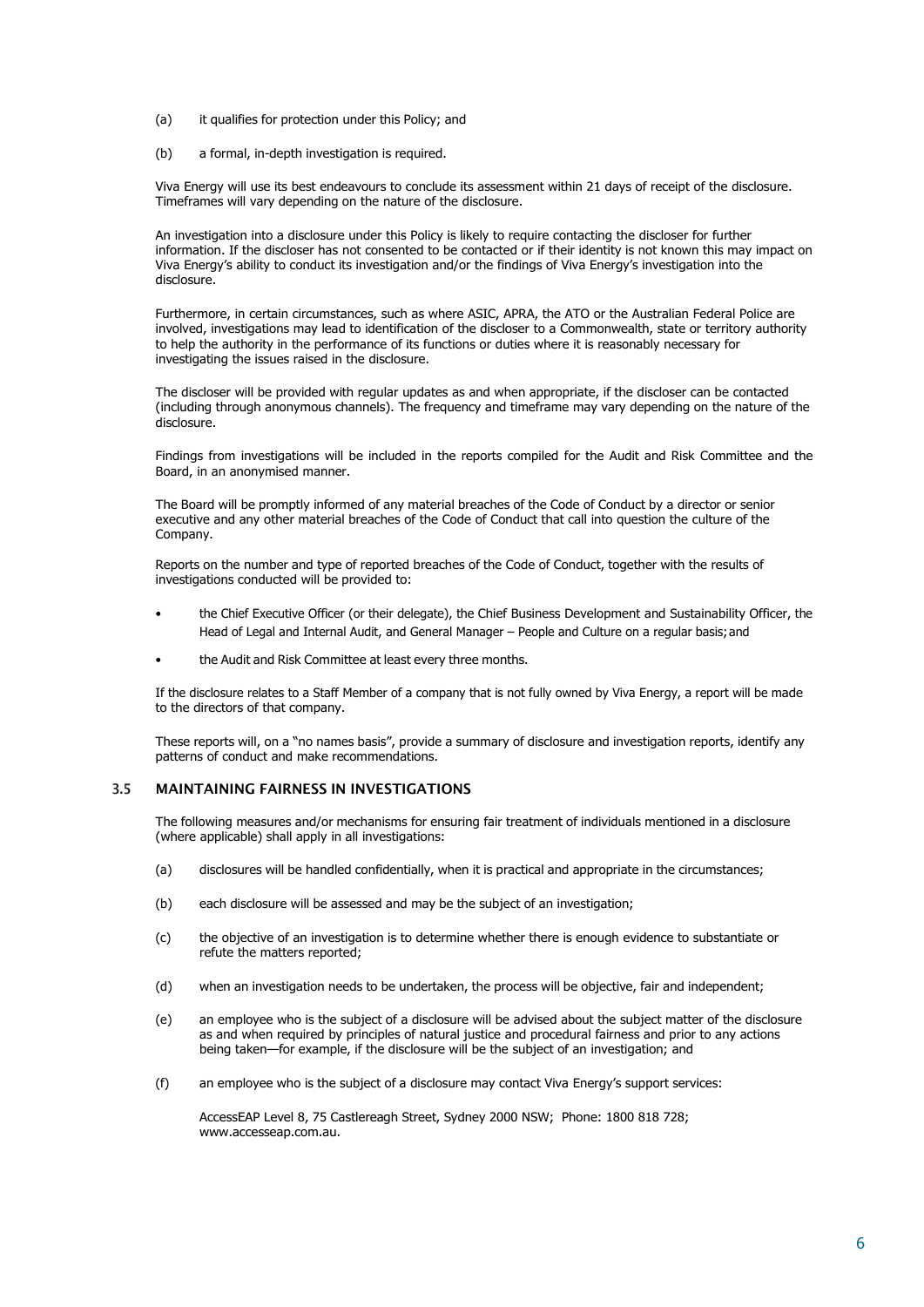#### 3.6 TRAINING

Upfront and ongoing training on this Policy will be provided to all Staff Members. This will include training for Staff Members in relation to their rights and obligations under this Policy, and training for officers and senior managers and the Protected Disclosure Officers who may receive whistleblower reports, including how to respond to such reports.

## 4. POLICY AMENDMENT, REVIEW AND PUBLICATION

This Policy cannot be amended without approval from the Board.

This Policy and related procedures will be reviewed from time to time to verify if whistleblower reports were appropriately recorded, investigated and responded to, and to ensure that this Policy and related procedures remain effective and meet best practice standards and the needs of Viva Energy.

This Policy will be made available on the Viva Energy website at www.vivaenergy.com.au/our-company/corporategovernance, and via the Viva Energy Workplace Knowledge Library. In addition, this Policy will be provided to all new officers and employees of Viva Energy as part of the induction process.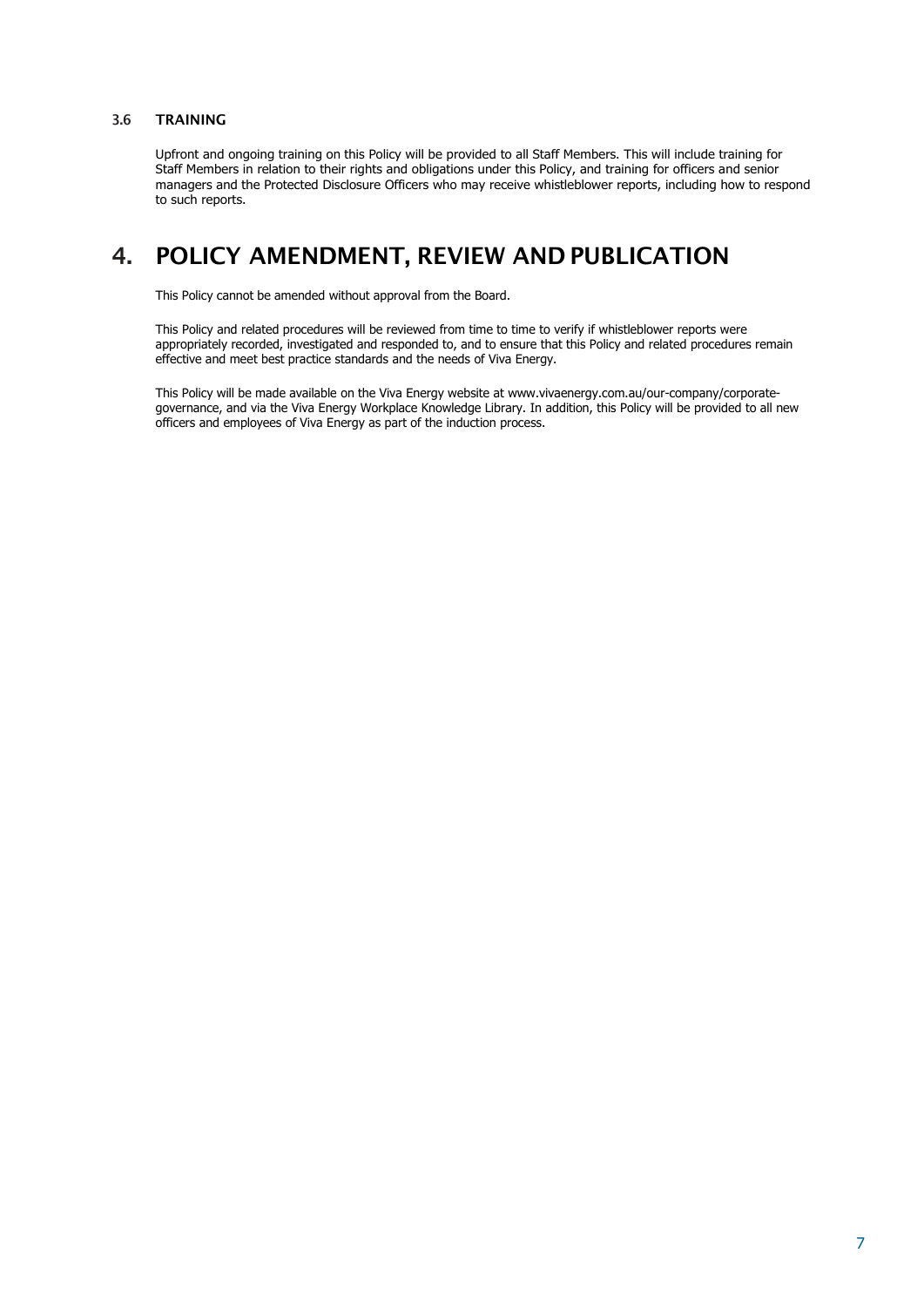### ANNEXURE A – DEFINITIONS

Audit and Risk Committee means the Company's audit and risk committee.

**Board** means the board of directors of the Company or the board of directors of any of its subsidiaries.

Chief Executive Officer or CEO means the Chief Executive Officer of the Company.

Company means Viva Energy Group Limited.

Company Secretary means the Company Secretary of the Company.

Detrimental Action means any actual or threatened action, including dismissal, injury of an employee in his or her employment, alteration of an employee's position or duties to his or her disadvantage, demotion, harassment or intimidation, discrimination, harm or injury to a person (including psychological harm), damage to a person's property, reputation, business or financial position, disciplinary action, bias, threats or other unfavourable treatment or damage to a person, including but not limited to any civil liability (any legal action against the discloser for breach of an employment contract, duty of confidentiality or another contractual obligation), criminal liability (e.g. attempted prosecution of the discloser for unlawfully releasing information, or other use of the disclosure against the discloser in a prosecution (other than for making a false disclosure)) or any administrative liability (e.g. disciplinary action for making the disclosure) connected with making a disclosure of Improper Conduct.

Eligible Person means an individual who is, or has been, one of the following:

- (a) a Staff Member;
- (b) a consultant, supplier, service provider to Viva Energy (or their employee or subcontractor);
- (c) an associate of Viva Energy; or
- (d) a relative or dependent (or dependent of the spouse) of one of the above.

Emergency Disclosure is the disclosure of information to a journalist or parliamentarian, where:

- (a) the discloser has previously made a disclosure of the information to ASIC, APRA or another Commonwealth body prescribed by regulation;
- (b) the discloser has reasonable grounds to believe that the information concerns a substantial and imminent danger to the health or safety of one or more persons or to the natural environment;
- (c) before making the emergency disclosure, the discloser has given written notice to Viva Energy that:
	- (i) includes sufficient information to identify the previous disclosure; and
	- (ii) states that the discloser intends to make an emergency disclosure; and
- (d) the extent of the information disclosed in the emergency disclosure is no greater than is necessary to inform the journalist or parliamentarian of the substantial and imminent danger.

Executive General Manager means a person occupying the position of Executive General Manager of a business unit within the Company.

Head of Legal and Internal Audit means the Company's Head of Legal and Internal Audit.

**Improper Conduct** has the meaning given to it in Section 2 of this Policy.

Personal Work-Related Grievance means a grievance about any matter in relation to the discloser's employment, or former employment, having implications for the discloser personally. However Personal Work-Related Grievance does not include any grievance which:

- (a) concerns Improper Conduct;
- (b) concerns victimisation, or alleged victimisation, of the discloser due to the disclosure, or alleged disclosure, of Improper Conduct;
- (c) is a Reportable Personal Work-Related Grievance; or
- (d) has any other significant implications for Viva Energy or any other entity that does not relate to the discloser.
- Some examples of Personal Work-Related Grievance are grievances which are solely related to:
- (a) an interpersonal conflict between the discloser and another employee;
- (b) a decision about the engagement, transfer or promotion of the discloser;
- (c) a decision about the terms and conditions of engagement of the discloser; or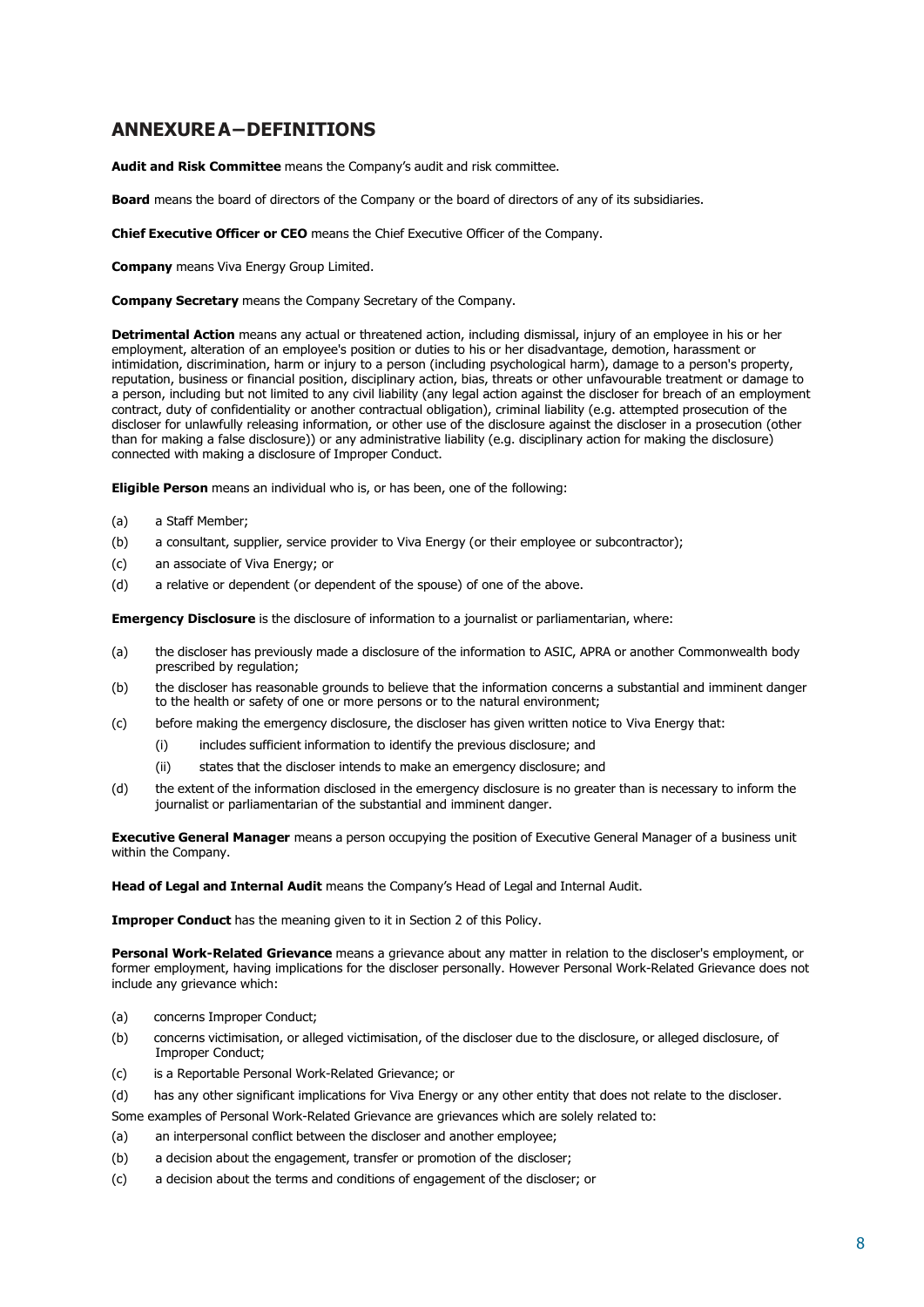(d) a decision to suspend or terminate the engagement of the discloser, or otherwise to discipline the discloser.

Policy means this policy.

#### Protected Disclosure Officer means each of:

- (a) the Chief Executive Officer;
- (b) the Chief Business Development and Sustainability Officer;
- (c) an Executive General Manager;
- (d) the General Manager People and Culture;
- (e) the Company Secretary, Director or an officer (as defined in the Corporations Act) of the Company;
- (f) the Head of Legal and Internal Audit; or
- (g) such other person who is nominated by the Board from time to time.

Public Interest Disclosure or a disclosure being in the 'Public Interest' is the disclosure of information to ajournalist or a parliamentarian, where:

- (a) at least 90 days have passed since the discloser made the disclosure to ASIC, APRA or another Commonwealth body prescribed by regulation;
- (b) the discloser does not have reasonable grounds to believe that action is being, or has been, taken in relation to their disclosure;
- (c) the discloser has reasonable grounds to believe that making a further disclosure of the information is in the public interest; and
- (d) before making the public interest disclosure, the discloser has given written notice to Viva Energy that:
	- (i) includes sufficient information to identify the previous disclosure; and
	- (ii) states that the discloser intends to make a public interest disclosure; and
- (e) the extent of the information disclosed in the public interest disclosure is no greater than is necessary to inform the journalist or parliamentarian of the Improper Conduct.

Reportable Personal Work-Related Grievance means a personal work-related grievance where:

- (a) it includes information about misconduct that would or could otherwise constitute Improper Conduct, or information about misconduct includes or is accompanied by a personal work-related grievance (mixed report);
- (b) Viva Energy has breached employment or other laws punishable by imprisonment for a period of 12 months or more, engaged in conduct that represents a danger to the public, or the disclosure relates to information that suggests misconduct beyond the Eligible Person's personal circumstances; or
- (c) the Eligible Person suffers from or is threatened with detriment for making a disclosure.

Secondee means an individual who is seconded temporarily to Viva Energy but who is not employed by Viva Energy.

Staff Member means an officer, an employee, or a contractor or Secondee, of Viva Energy.

Viva Energy means the Company and its directly and indirectly controlled subsidiaries.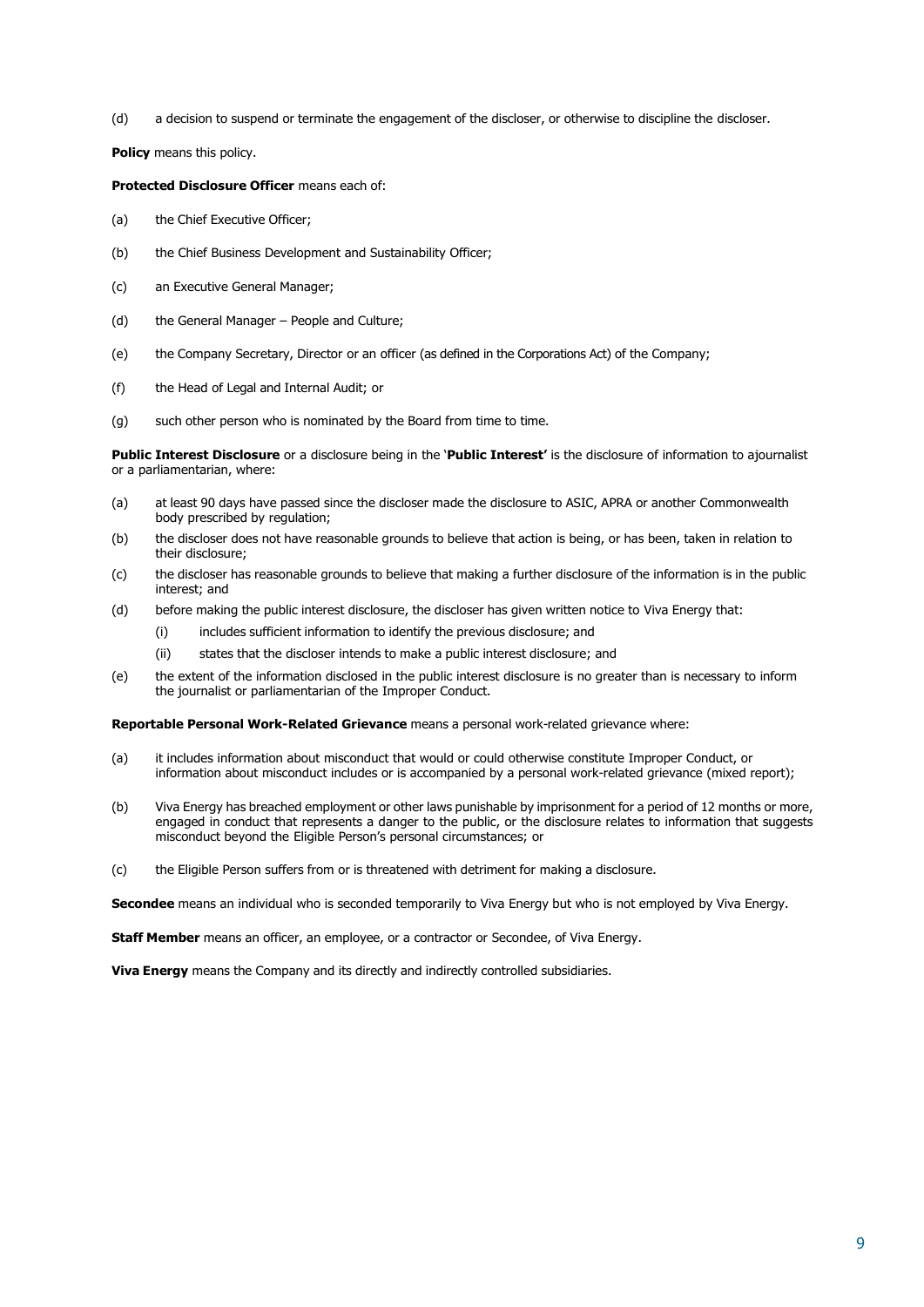## ANNEXURE B Protections under the Corporations Act

The Corporations Act extends protections to the disclosure of information if the discloser has reasonable grounds to suspect that the information concerns misconduct, or an improper state of affairs or circumstances, in relation to Viva Energy or an officer or employee of Viva Energy, which may include conduct that:

- (a) constitutes an offence against, or a contravention of, a provision of any of the following:
	- (i) the Corporations Act 2001;
	- (ii) the Australian Securities and Investments Commission Act 2001;
	- (iii) the *Banking Act 1959*;
	- (iv) the Financial Sector (Collection of Data) Act 2001;
	- (v) the Insurance Act 1973;
	- (vi) the Life Insurance Act 1995;
	- (vii) the National Consumer Credit Protection Act 2009;
	- (viii) the Superannuation Industry (Supervision) Act 1993;
	- $(ix)$  an instrument made under an Act referred to above;
- (b) constitutes an offence against, or a contravention of, any other Commonwealth law that is punishable by imprisonment for a period of 12 months or more;
- (c) represents a danger to the public or the financial system.

The Corporations Act does not extend protections to whistleblower reports concerning a personal work-related grievance, such as an interpersonal conflict between the discloser and another employee.

An individual is an "eligible whistleblower" under the Corporations Act regime if the individual is, or has been:

- (a) an officer of Viva Energy;
- (b) an employee of Viva Energy;
- (c) an individual who supplies services or goods to Viva Energy or an employee of a person who supplies goods or services to Viva Energy;
- (d) an individual who is an associate of Viva Energy;
- (e) a relative or dependent (or dependent of the spouse) of any individual referred to in (a) to (d) above.

To qualify for protection under the Corporations Act regime, the disclosure must be made to:

- (a) a Protected Disclosure Officer of Viva Energy;
- (b) an officer or senior manager of Viva Energy;
- (c) Viva Energy's external auditor (or a member of that audit team) (the Group's current external auditor is PwC);
- (d) an actuary of Viva Energy;
- (e) the Australian Securities and Investments Commission (ASIC), the Australian Prudential Regulation Authority (APRA) or another Commonwealth body prescribed by regulation;
- (f) a legal practitioner for the purpose of obtaining legal advice or legal representation in relation to the operation of the whistleblower provisions in the Corporations Act,
- or must be a Public Interest Disclosure or Emergency Disclosure.

There is no requirement for a discloser to identify themselves in order for a disclosure to qualify for protection under the Corporations Act regime.

If the above conditions are satisfied, the Corporations Act provides the following protections:

- (a) the discloser is not subject to any civil, criminal or administrative liability (including disciplinary action) for making the disclosure;
- (b) no contractual or other remedy may be enforced, and no contractual or other right may be exercised, against the person on the basis of the disclosure;
- (c) where the disclosure qualifies for protection by reason of:
	- (i) being made to ASIC, APRA or the Australian Federal Police (AFP); or
	- (ii) is a Public Interest Disclosure or Emergency Disclosure,

then the information disclosed will not be admissible in evidence against the discloser in criminal proceedings or in proceedings for the imposition of a penalty, other than proceedings in respect of the falsity of the information (however, this does not prevent a discloser from being subject to any civil, criminal or administrative liability for conduct of the person that is revealed by the disclosure).

- (d) anyone who causes or threatens to cause detriment to a whistleblower or another person in the belief or suspicion that the whistleblower or other person has made, may have made, proposes to make or could make a disclosure, may be guilty of an offence and may be liable for damages;
- (e) a whistleblower's identity cannot be disclosed to a court or tribunal except where considered necessary;
- (f) the person receiving the report commits an offence if they disclose the substance of the report or the whistleblower's identity, without the whistleblower's consent, to anyone except ASIC, APRA, the AFP (or other prescribed person or body) or a lawyer for the purpose of obtaining legal advice or representation in relation to the operation of whistleblower laws.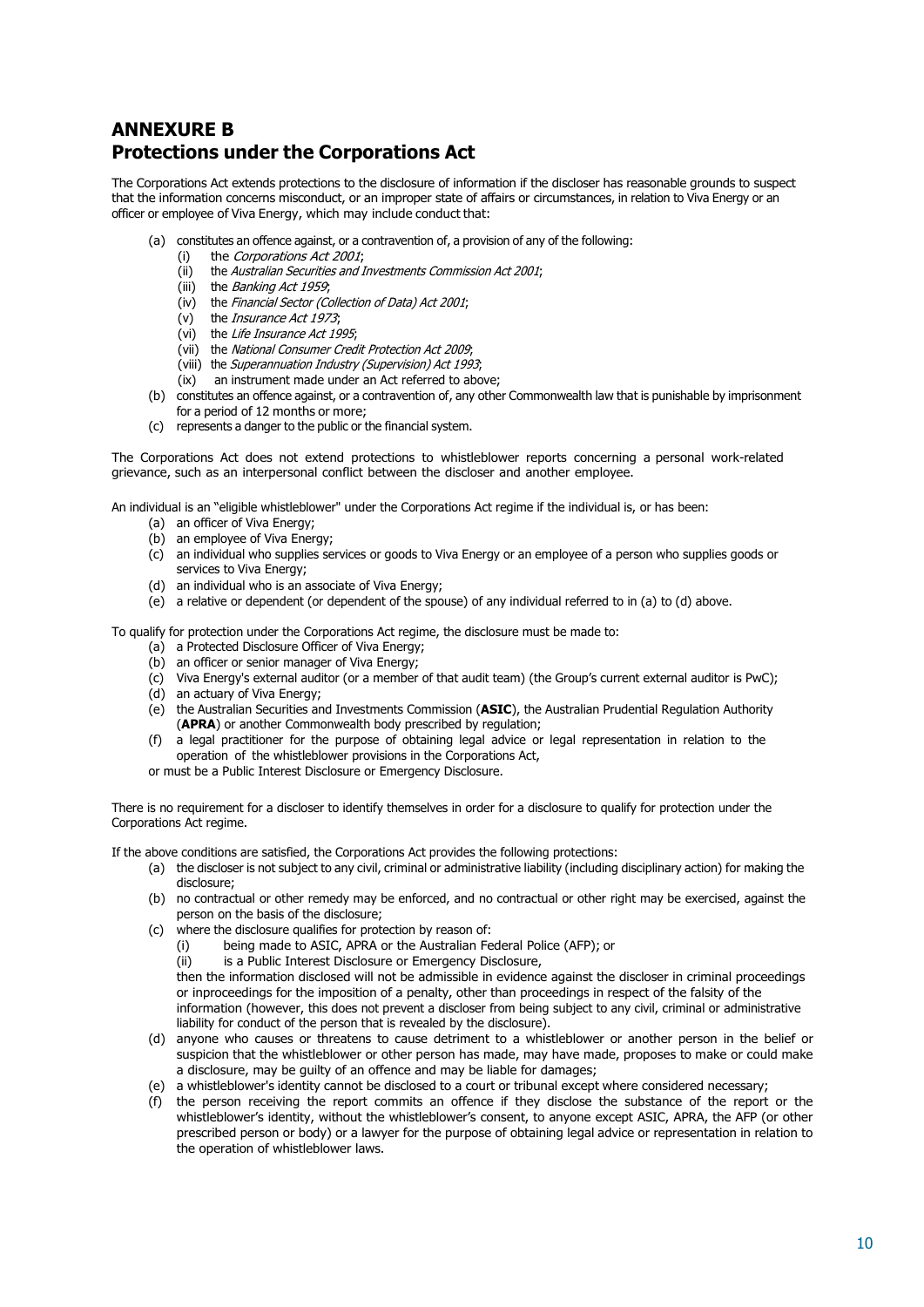## ANNEXURE C Measures to Prevent Detrimental Action

The following measures and mechanisms for protecting disclosers from detrimental acts or omissions (where applicable) shall apply. The relevant Protected Disclosure Officers (excluding any who may be subject of the disclosure) shall:

- (a) assess the risk of detriment against a discloser and other persons (e.g. other staff who might be suspected to have made a disclosure) as soon as possible after receiving a disclosure;
- (b) identify and implement (without delay) appropriate strategies (and modification of such strategies as appropriate as the investigation progresses) to help the discloser:
	- (i) minimise and manage stress, time or performance impacts or other challenges resulting from the disclosure or investigation;
	- (ii) minimise detriment against a discloser and other persons;

For example, the discloser could be allowed to perform their duties from another location, be reassigned to another role at the same level, or other modifications to the discloser's workplace or the way they perform their work duties made if deemed appropriate and necessary;

- (c) inform the discloser of its available support services. Currently being: AccessEAP Level 8, 75 Castlereagh Street, Sydney 2000 NSW; Phone: 1800 818 728; www.accesseap.com.au; and
- (d) inform relevant management so that they aware of their responsibilities to maintain the confidentiality of a disclosure, address the risks of isolation or harassment, manage conflicts, and ensure fairness when managing the performance of, or taking other management action relating to, a discloser.

Relevant management who do not undertake their responsibilities to maintain the confidentiality of a disclosure, address the risks of isolation or harassment, manage conflicts, and ensure fairness when managing the performance of, or taking other management action relating to, a discloser may be subject upon investigation to mandatory further training and/or disciplinary action.